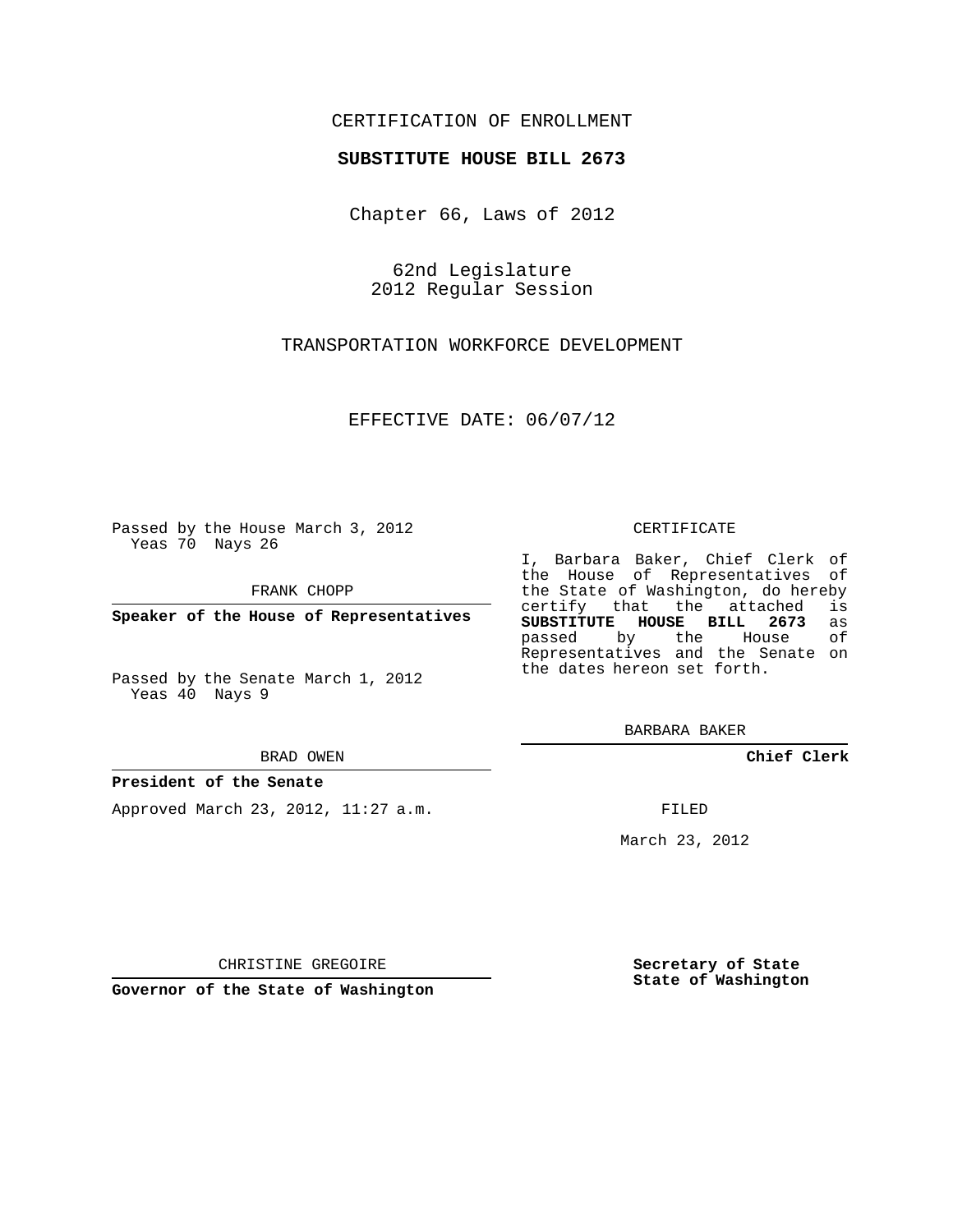# **SUBSTITUTE HOUSE BILL 2673** \_\_\_\_\_\_\_\_\_\_\_\_\_\_\_\_\_\_\_\_\_\_\_\_\_\_\_\_\_\_\_\_\_\_\_\_\_\_\_\_\_\_\_\_\_

\_\_\_\_\_\_\_\_\_\_\_\_\_\_\_\_\_\_\_\_\_\_\_\_\_\_\_\_\_\_\_\_\_\_\_\_\_\_\_\_\_\_\_\_\_

## AS AMENDED BY THE SENATE

Passed Legislature - 2012 Regular Session

# **State of Washington 62nd Legislature 2012 Regular Session**

**By** House Transportation (originally sponsored by Representatives Clibborn, Hunt, Liias, Kenney, Lytton, Green, Probst, Goodman, Dickerson, Ryu, Seaquist, Darneille, Cody, Carlyle, Sullivan, Kirby, Ormsby, Ladenburg, Moscoso, Springer, Hasegawa, Maxwell, Wylie, Tharinger, and Pollet)

READ FIRST TIME 02/06/12.

1 AN ACT Relating to transportation workforce development; and adding 2 a new section to chapter 47.01 RCW.

3 BE IT ENACTED BY THE LEGISLATURE OF THE STATE OF WASHINGTON:

 4 NEW SECTION. **Sec. 1.** A new section is added to chapter 47.01 RCW 5 to read as follows:

 (1) The department shall expend federal funds received by the department, and funds that may be available to the department, under 23 U.S.C. Sec. 140(b) to increase diversity in the highway construction workforce and prepare individuals interested in entering the highway construction workforce by conducting activities in subsection (4) of this section.

12 (2) The requirements contained in subsection (1) of this section do 13 not apply to or reduce the federal funds that would be otherwise 14 allocated to local government agencies.

 (3) The department shall, to the greatest extent practicable, in coordination with the apprenticeship and training council described in chapter 49.04 RCW, expend moneys from other sources than those specified in subsection (1) of this section for the activities in subsection (4) of this section.